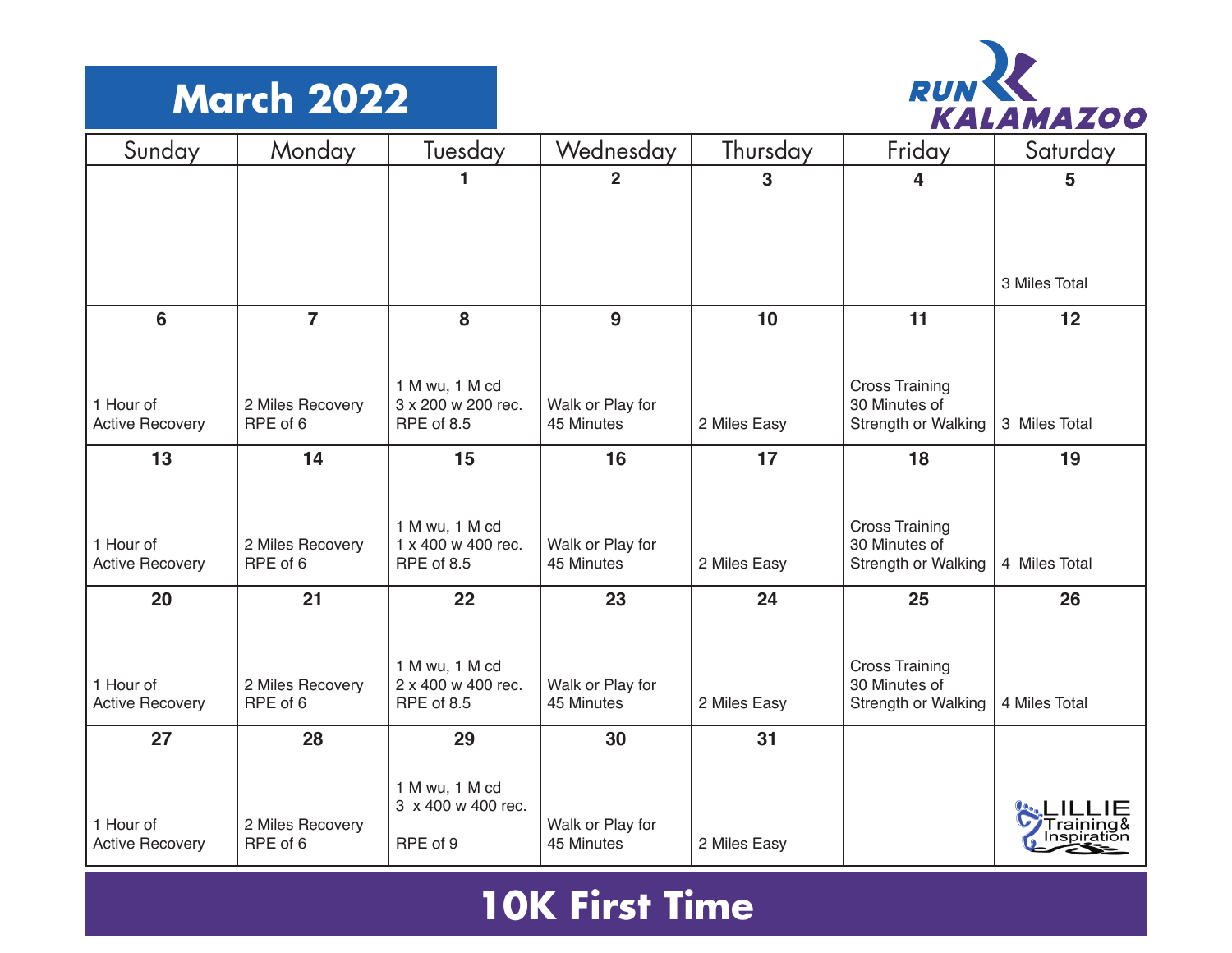



| Sunday                              | Monday                       | Tuesday                                                    | Wednesday    | Thursday                            | Friday                                 | Saturday                 |
|-------------------------------------|------------------------------|------------------------------------------------------------|--------------|-------------------------------------|----------------------------------------|--------------------------|
|                                     |                              |                                                            |              |                                     |                                        | $\mathbf 2$              |
|                                     |                              |                                                            |              |                                     |                                        |                          |
|                                     |                              |                                                            |              |                                     | <b>Cross Training</b>                  |                          |
|                                     |                              |                                                            |              |                                     | 30 Minutes of<br>Strength or Walking   | 4 Miles Total            |
| 3                                   | $\overline{\mathbf{4}}$      | 5                                                          | 6            | $\overline{7}$                      | 8                                      | 9                        |
|                                     |                              | 1 M wu, 1 M cd                                             |              |                                     |                                        |                          |
| 1 Hour of                           | 3 Miles Recovery             | 4 x 400 w 400 rec.                                         |              | 1 M wu, 1 M cd<br>1 Mile at Tempo   | <b>Cross Training</b><br>30 Minutes of |                          |
| <b>Active Recovery</b>              | RPE of 6                     | RPE of 9                                                   | 3 Miles Easy | RPE of 8                            | Strength or Walking                    | 4 Miles Total            |
| 10                                  | 11                           | 12                                                         | 13           | 14                                  | 15                                     | 16                       |
|                                     |                              | 1 M wu, 1 M cd                                             |              |                                     |                                        |                          |
|                                     |                              | 5 x 400 w 400 rec.                                         |              | 1 M wu, 1 M cd                      | <b>Cross Training</b>                  |                          |
| 1 Hour of<br><b>Active Recovery</b> | 3 Miles Recovery<br>RPE of 6 | RPE of 9                                                   | 3 Miles Easy | 1 Mile at Tempo<br>RPE of 8         | 30 Minutes of<br>Strength or Walking   | 4 Miles Total            |
| 17                                  | 18                           | 19                                                         | 20           | 21                                  | 22                                     | 23                       |
|                                     |                              | 1 M wu, 1 M cd                                             |              |                                     |                                        |                          |
| 1 Hour of                           | 3 Miles Recovery             | 4 x 400 w 400 rec.<br>2 x 200 w 200 rec.                   |              | 1 M wu, 1 M cd<br>1.5 Mile at Tempo | <b>Cross Training</b><br>30 Minutes of |                          |
| <b>Active Recovery</b>              | RPE of 6                     | RPE of 9                                                   | 3 Miles Easy | RPE of 8                            | Strength or Walking                    | 5 Mile Run               |
| 24                                  | 25                           | 26                                                         | 27           | 28                                  | 29                                     | 30                       |
| 1 Hour of                           | 3 Miles Recovery             | 1 M wu, 1 M cd<br>4 x 400 w 400 rec.<br>2 x 200 w 200 rec. |              | 1 M wu, 1 M cd<br>1.5 Mile at Tempo | <b>Cross Training</b><br>30 Minutes of | Training&<br>Inspiration |
| <b>Active Recovery</b>              | RPE of 6                     | RPE of 9                                                   | 3 Miles Easy | RPE of 8                            | Strength or Walking                    | 5 Miles Total            |

## **10K First Time**